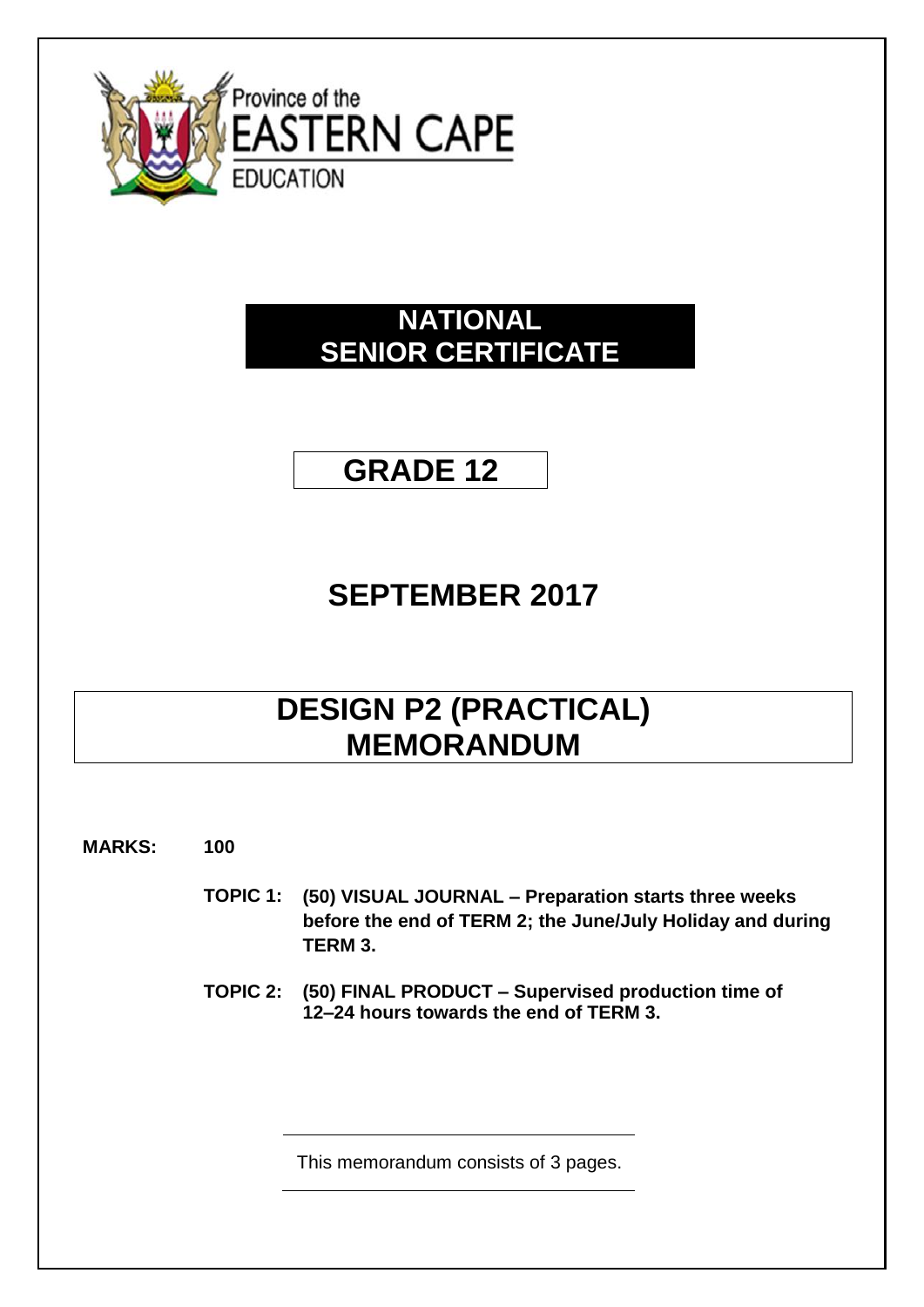#### **2017 MARKING RUBRIC/GUIDELINES:**

The rubric below is the suggested **marking rubric** that teachers may make use of for the marking of the Visual Journal Process (TOPIC 1) and the Final Product (TOPIC 2).

This is to ensure **standardisation with regard to marking** across all schools in the Eastern Cape Province. This must be pasted in at the end of the visual journal.

 **- - - - - - - - - - - - - - - - - - - - - - - - - - - - - - - - - - - - - - - - - - - - - - - - - - - - - - - - - -**

### **SEPTEMBER P2 PRACTICAL** – **PAT 3**

#### **VISUAL JOURNAL PROCESS (TOPIC 1)**

| <b>CRITERIA</b>                                                                                                                                                                  |    |
|----------------------------------------------------------------------------------------------------------------------------------------------------------------------------------|----|
| <b>Expression of intention and rationale: (Concepts/Creativity)</b><br>Thought processes; Pushing the boundaries of design; Critical and<br>analytical thinking; Idea generation | 10 |
| <b>Evidence of research:</b> Experimentation and exploration of<br>source/inspirational material; Investigation                                                                  | 10 |
| <b>Technical ability:</b> Skills, execution, experimentation and exploration of<br>media                                                                                         | 10 |
| Evidence of detailed planning and presentation: Showing all the steps<br>and planning towards a final design from the start, to a completed final<br>mock-up; Problem-solving    | 20 |
| TOTAL:                                                                                                                                                                           | 50 |

### **FINAL PRODUCT (TOPIC 2)**

| <b>CRITERIA</b>                                                                                                                                                                                                                                    |    |
|----------------------------------------------------------------------------------------------------------------------------------------------------------------------------------------------------------------------------------------------------|----|
| <b>Creativity/Originality/Interpretation</b> in terms of the concept, function<br>and solutions that are relevant to the brief. Does it communicate<br>effectively? Is the product successful/marketable/contemporary/<br>relevant/smart/on trend? | 20 |
| Evidence of design involvement: Interpretation and appropriate use of<br>the chosen design elements and principles.                                                                                                                                | 10 |
| Technique and craftsmanship: Method/Making; Competence in chosen<br>materials and techniques                                                                                                                                                       | 10 |
| Professional presentation and time management (12–24 HOURS)<br>Is it complete? Is it neat? Are there still areas that need work? Does it<br>looked rushed and untidy?                                                                              | 10 |
| <b>TOTAL:</b>                                                                                                                                                                                                                                      | 50 |